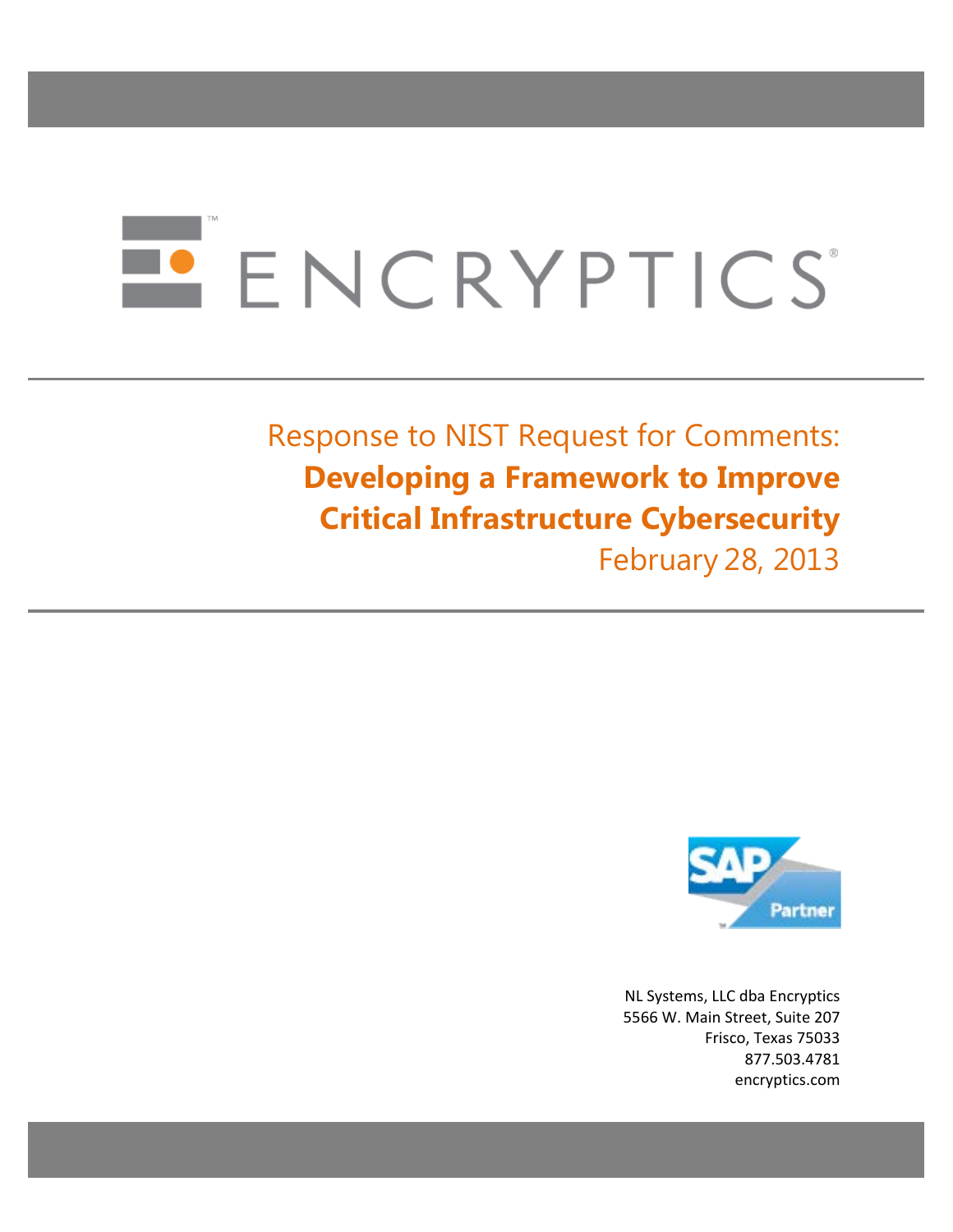# Contents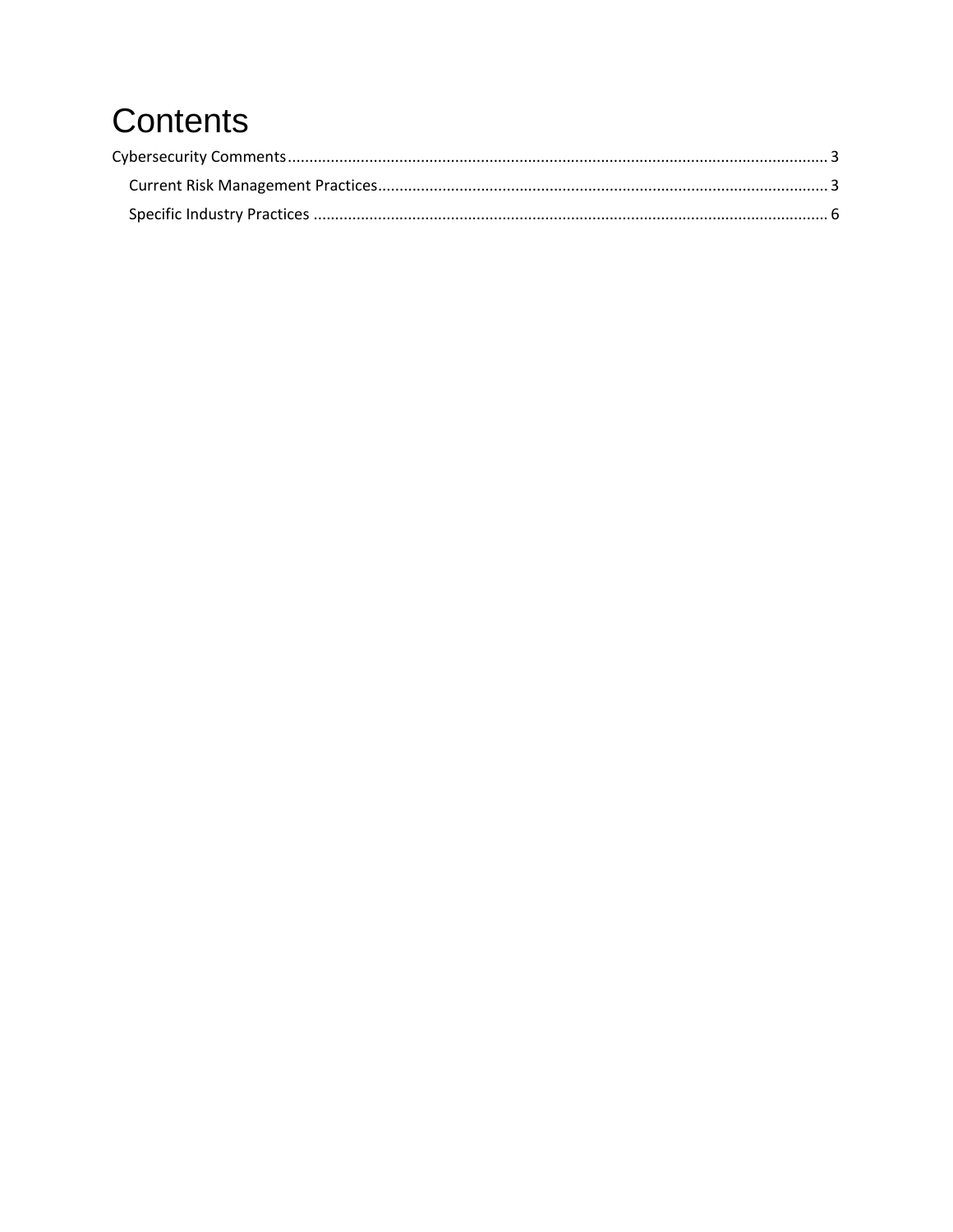

# <span id="page-2-0"></span>Cybersecurity Comments

First of all, we want to begin by expressing our excitement about the national effort to standardize best practices and guidelines regarding cybersecurity and critical infrastructure. As a growing company involved in cybersecurity, we intend to participate as much as possible in this process. Our comments below are based on our own operational policies as well as feedback we receive from our partners and customers. To learn more about our organization, please visit [encryptics.com.](http://www.encryptics.com/)

# <span id="page-2-1"></span>**Current Risk Management Practices**

# **1. What do organizations see as the greatest challenges in improving cybersecurity practices across critical infrastructure?**

Legacy systems and processes, developed over time without foresight for cybersecurity risks, pose a significant challenge to organizational efforts to enhance cybersecurity across critical infrastructures. Remediating an array of applications could present significant risk to the organization and result in long delays in achieving the desired cybersecurity improvements. Targeted risk assessments to uncover highrisk cybersecurity vulnerabilities are crucial to understanding and prioritizing the most important areas requiring remediation. Leveraging methodologies that can be applied to achieve higher levels of security without requiring a complete platform rework or overhaul will bring the greatest benefit in the shortest timeframe at the lowest costs.

# **2. What do organizations see as the greatest challenges in developing a cross-sector standards-based Framework for critical infrastructure?**

Collaboration and coordination are critical in developing an effective and usable standards-based framework. Such an endeavor within a single sector would be highly challenging. Cross-sector frameworks amplify the challenge as each sector may seek to protect its investment and minimize costly changes that could adversely impact their current mode of operation. In certain cases in business and technology, gateways have served to minimize impact and facilitate a way for two disparate protocols or entities to interact/interoperate without levying the burden of change upon an individual entity. Perhaps a similar approach could be utilized with regard to cross-sector frameworks. As long as the individual components and the sum of the parts can be made secure, the objective may be achieved without an unfair burden.

# **3. Describe your organization's policies and procedures governing risk generally and cybersecurity risk specifically. How does senior management communicate and oversee these policies and procedures?**

As a data security company, we tend to stress these topics much more so than companies in other industries. We strive to educate organizations about governing cybersecurity risk, and to do so, we try to focus on solutions rather than scare tactics. Because cybersecurity is our business, senior management is actively involved in creating policies and procedures for ourselves and for outside entities. To govern our cybersecurity risk, we utilize our own products, developed to address issues of authorship and document integrity. Our products provide True Digital Rights Management (DRM) to protect data in all states—at device, in transit, in use, and at rest—as well as Data Loss Prevention (DLP) to automate the encryption process using predefined policies. These mechanisms bridge common security gaps, helping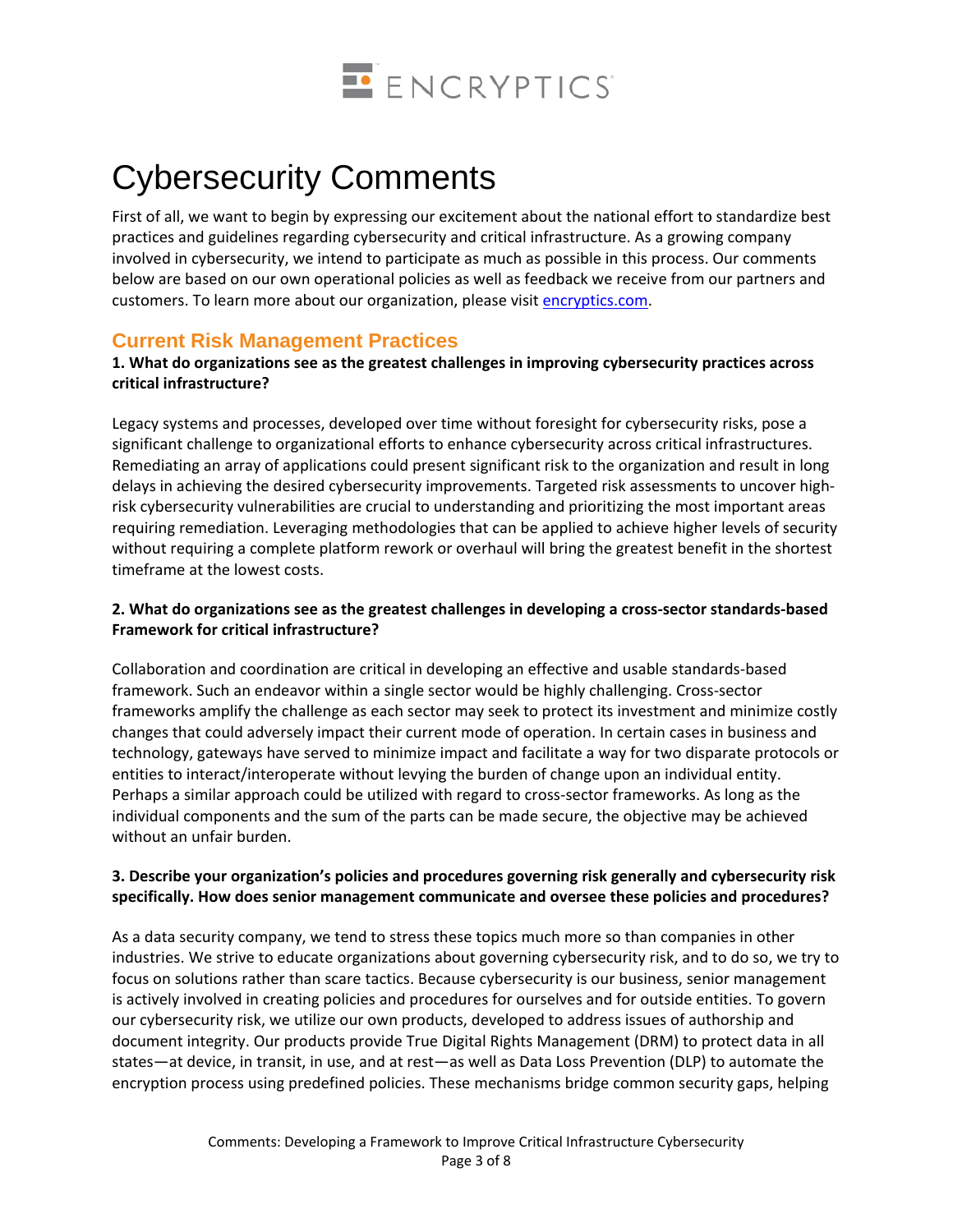

organizations reduce liability and comply with standards and regulations such as the Health Insurance Portability and Accountability Act (HIPAA).

#### **4. Where do organizations locate their cybersecurity risk management program/office?**

Many organizations do not have a risk management program/office, but rather leave cybersecurity related risk management responsibilities to the individual responsible for managing the organization's firewall; this is typically a network security function performed within the IT department and is often handled by a lower level technician.

Alternatively, depending upon the industry and the organization's size, the risk management program/office may be located in different areas within the organization. In many organizations, this function resides with the individual that is responsible for general risk management. However, due to the technical complexities of cybersecurity, the individuals given this responsibility often lack the knowledge, skills, and/or experience necessary to effectively support the organization in this capacity.

The program/office should report to senior leadership outside of the reporting structure of IT to minimize conflicts of interest and ensure unbiased auditing.

#### **5. How do organizations define and assess risk generally and cybersecurity risk specifically?**

Organizations seem to have a difficult time assessing cybersecurity risks, specifically because they are intangible threats. While they have huge implications, cybersecurity risks are very hard to measure until they have become a perceptible problem. As a result, many organizations take a reactionary rather than a proactive approach to security. This is evident in the amount of time it takes organizations to identify and address a breach that has occurred. If organizations were more proactive in properly assessing risks, they would be able to identify and respond to a breach more quickly.

# **6. To what extent is cybersecurity risk incorporated into organizations' overarching enterprise risk management?**

In general, cybersecurity falls into the hands of the IT department; however, delegating responsibility in this way is a short-sighted solution that only exacerbates security issues. In order to adequately address cybersecurity risks, organizations need to understand that everyone is responsible for preventing and responding to breaches and attempted breaches. Individuals who are not properly trained to prevent and recognize a breach—typically those outside of the IT department—often contribute to security vulnerabilities and weaken an organizations' defenses. Thus, it is the organization's responsibility to educate all employees and implement common solutions across all departments. All employees must understand risks, recognize threats, and be prepared to respond appropriately to a breach, and this can only happen if organizations make security a priority.

In addition, organizations need to understand that in order to successfully implement security solutions, they must also involve entities outside of their organization—customers, vendors, competitors, and the government. Because no organization operates in a vacuum, participation from all parties is essential. Similarly, cybersecurity needs to be factored into the design, development, and adoption of products; that is, organizations need to ensure that all of the products they utilize (regardless of purpose) fit into the overarching security solution. If products do not address security in some way, then they can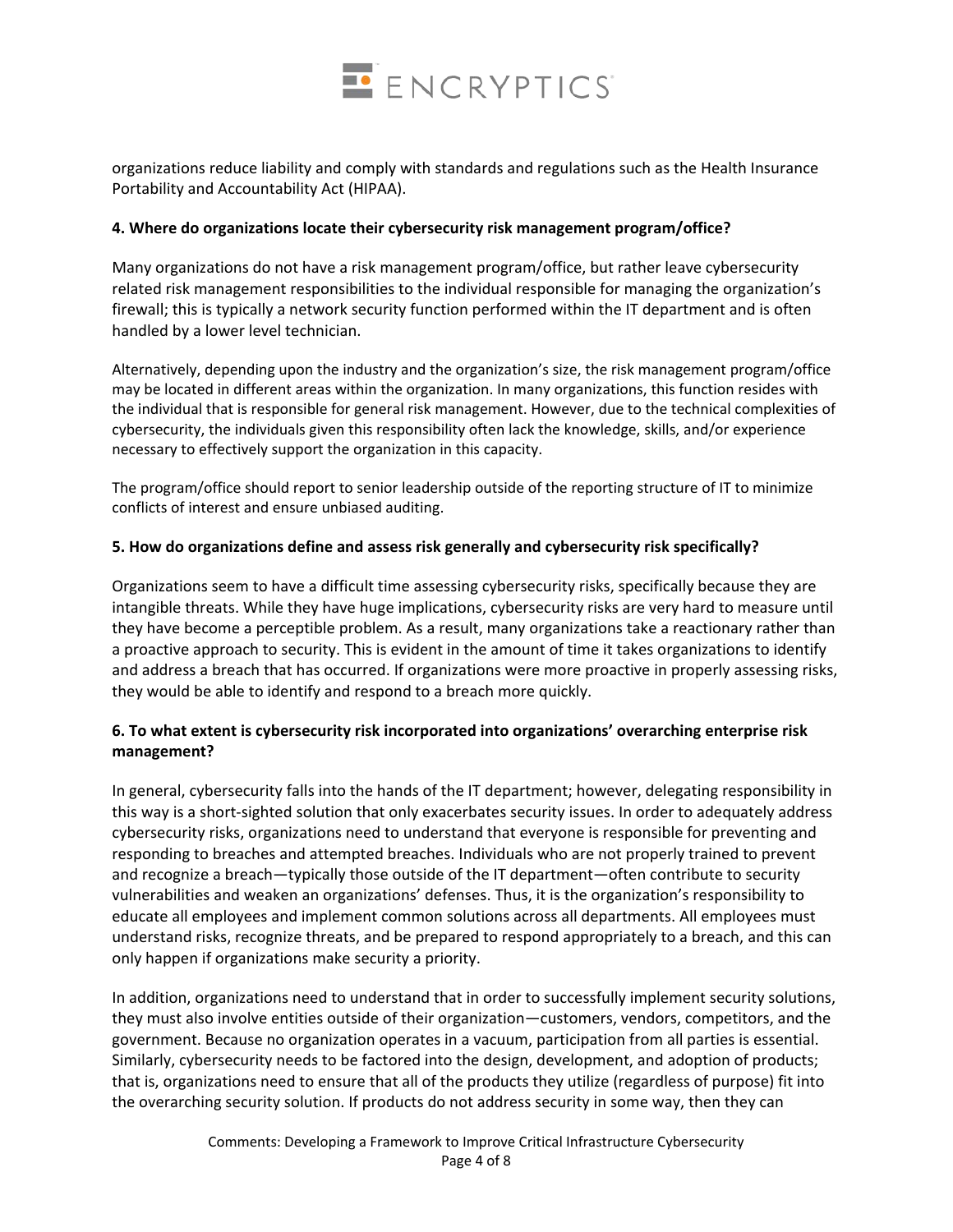

constitute a weak point within in the organization. Finally, organizations need to view security as an ever-evolving effort. Implementing solutions is only the first step—organizations must continually reevaluate solutions as the risks change.

# **7. What standards, guidelines, best practices, and tools are organizations using to understand, measure, and manage risk at the management, operational, and technical levels?**

Most companies rely on self-governing rules or standards and guidelines already in place within their respective industry to serve as an umbrella that governs risk at every level. For example, HIPAA sets standards for healthcare; state public utility commissions set standards for energy; and the Federal Communications Commission set standards for telecommunications. Nevertheless, it is difficult for organizations to measure risk of breaches by hackers and foreign entities because of the intangible quality of the internet, data collected, etc.

Furthermore, most tools used to measure risk are reactionary in their use or meant for planning purposes only. We need to encourage organizations to take a more proactive approach. The simple fact is that breaches will occur; however, if we can reduce the attack vectors, ensure user authentication, minimize the usability of the data gained through a breach, and be aware of breaches as they occur, we are better positioned to identify and address them, or prevent them altogether.

Unfortunately, there is no central or industry-specific place for organizations to go to for suggestions about security standards, guidelines, or practices. There is also no campaign or awareness program to help educate organizations about the risks to each industry or the wide-reaching ramifications that breaches can have on consumers and businesses.

# **8. What are the current regulatory and regulatory reporting requirements in the United States (e.g. local, state, national, and other) for organizations relating to cybersecurity?**

We are not aware of any reporting requirements within our specific industry. We are aware of regulations within healthcare (HIPAA), finance (Gramm-Leach-Bliley Act) and national security (Homeland Security Act). We are also aware of various acts and bills under consideration that have not yet passed.

We feel that the inconsistency in regulations within and across industries only adds to the confusion surrounding cybersecurity. Different acts and bills attempt to address the same problem in different ways, and many organizations fall under multiple regulations, making it more costly and complicated to comply. We believe that an attack on one organization is essentially an attack on all organizations, regardless of industry. We need a flexible framework that provides unified guidance for industryagnostic areas such as user authentication.

# **9. What organizational critical assets are interdependent upon other critical physical and information infrastructures, including telecommunications, energy, financial services, water, and transportation sectors?**

Similar to the OSI model, organizational critical assets depend on other foundational physical and information infrastructures. The foundation's base layer includes energy and water, as it is the fundamental enabler for virtually all other critical assets. The second layer includes transportation and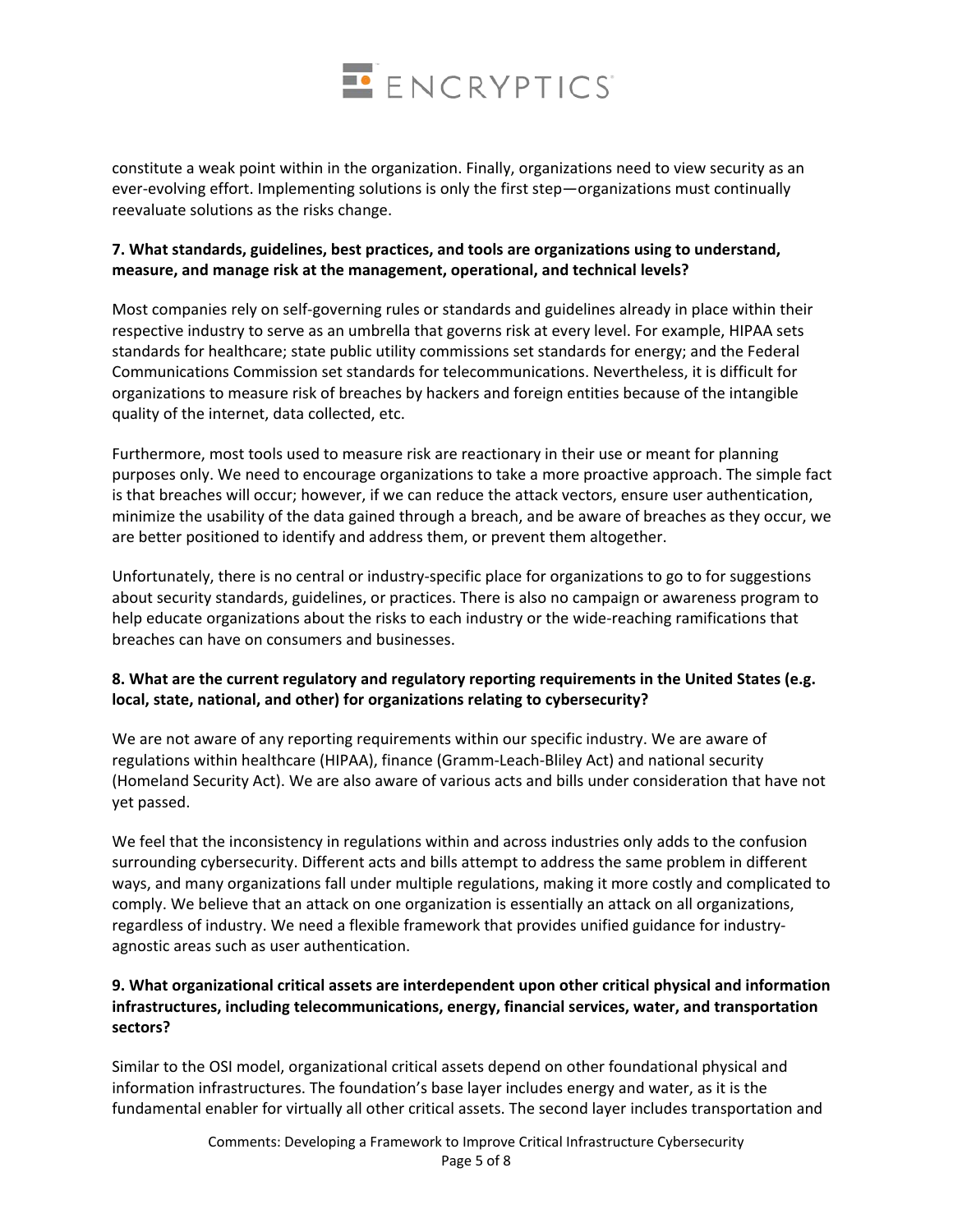

telecommunications for the transport of people/goods and information, respectively. The upper layers contain the critical organizational infrastructures that enable operations such as financial.

# **10. What performance goals do organizations adopt to ensure their ability to provide essential services while managing cybersecurity risk?**

Organizations are gradually beginning to understand how important it is to take a proactive approach before a breach occurs—when it comes to managing cybersecurity risks. More important, however, is the ability to manage risks without incurring high cost or interrupting the organization's normal workflow. As a result, many organizations compromise high levels of security and manage risks simply by meeting minimum security requirements (if any) for their organization. Concerns about ease of implementation, ease of use, and cost of service often inhibit an organization's efforts to mitigate risks.

When organizations do take a proactive approach to manage risks, they tend to favor simple, out-ofsight solutions. For example, some products provide security at a particular point within an organization's infrastructure—at a gateway, server, etc. This way, users don't have to do anything to secure data, but there are security gaps between the device and the network hardware. With solutions that offer Data Loss Prevention (DLP) and automated options at the device level, organizations can maintain normal workflow without comprising security.

# **11. If your organization is required to report to more than one regulatory body, what information does your organization report and what has been your organization's reporting experience?**

We have no obligation to report any information.

# **12. What role(s) do or should national/international standards and organizations that develop national/international standards play in critical infrastructure cybersecurity conformity assessment?**

Companies that seek to provide technology products and services to US and Canadian governments are required to comply with certifications such as the Federal Information Processing Standard (FIPS), and there are rigorous processes in place to ensure compliance. Companies that serve in critical roles associated with supporting critical infrastructures should be required to demonstrate conformity with cybersecurity standards. The entities responsible for establishing the national/international standards should be accountable for ensuring a program is in place to assess compliance and ensure conformity.

# <span id="page-5-0"></span>**Specific Industry Practices**

# **1. Are these practices widely used throughout critical infrastructure and industry?**

In our experience, the answer is "not always." Unfortunately, not all organizations within our scope widely use these practices. Barriers to acceptance involve many factors: organizations may be ignorant of the risks, they may not have the resources necessary, or they simply may not stress the urgency of implementing these practices.

#### **2. How do these practices relate to existing international standards and practices?**

Our service deals primarily with the needs of public and private organizations domestically.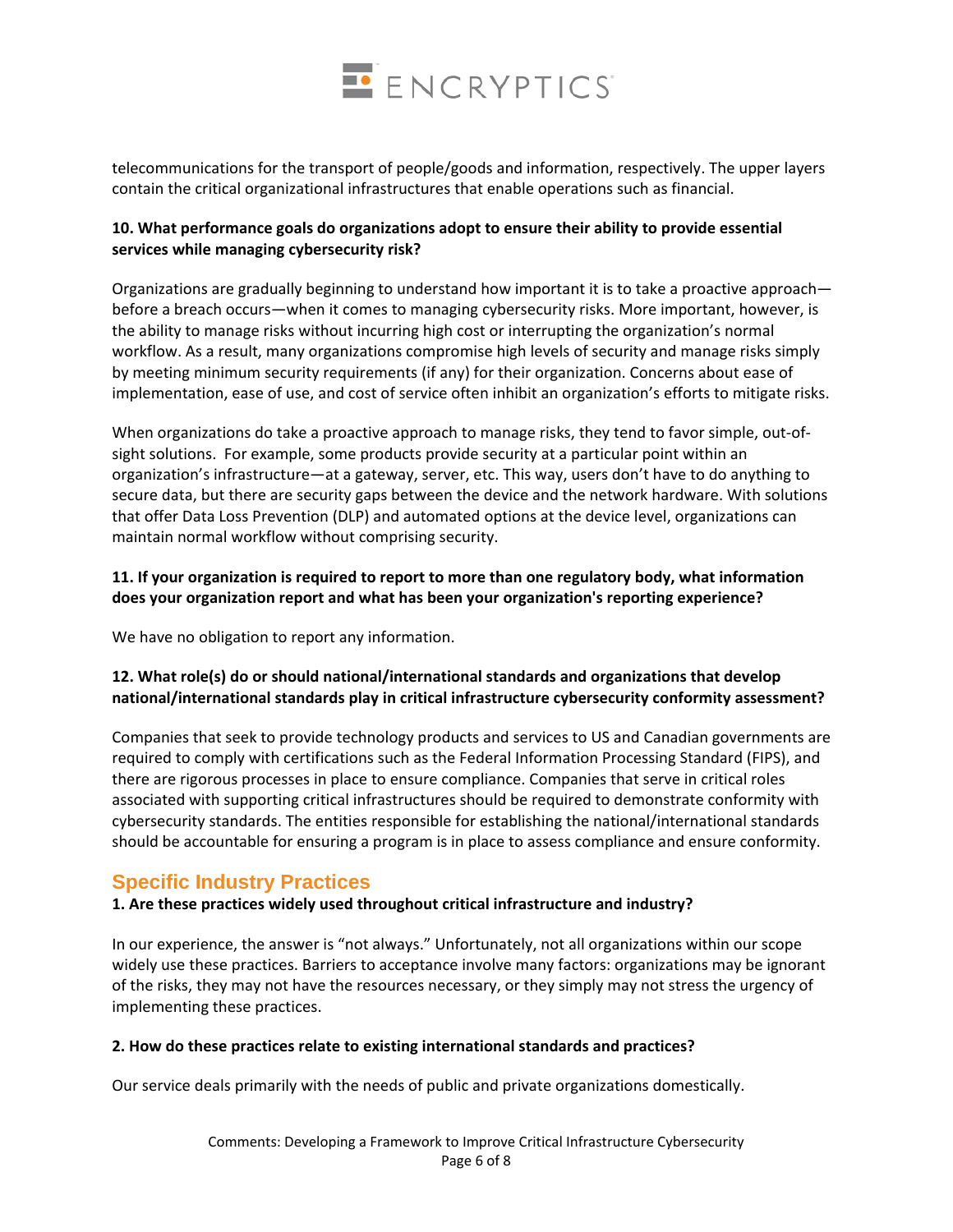

#### **3. Which of these practices do commenters see as being the most critical for the secure operation of critical infrastructure?**

In our opinion, the practices most critical for the secure operation of critical infrastructure are Encryption and Key Management and Identification and Authorization of Users Accessing Systems. Protecting data—whether it is intellectual property, personal information, financial or legal documents, etc.—must be a top priority. However, many organizations feel that they don't need *that* level of security. The issue is that most organizations don't prioritize security until after they experience a breach and/or a significant interruption in their process.

#### **4. Are some of these practices not applicable for business or mission needs within particular sectors?**

In the industry sectors we regularly deal with, the practices apply directly to business or mission needs. Because every industry sector is interconnected on a global scale, we believe that these practices should not be divided by industry, but unified to better protect information across all industries.

#### **5. Which of these practices pose the most significant implementation challenge?**

Privacy and Civil Liberties Protection and Identification and Authorization of Users Accessing Systems pose the most significant implementation challenge because these practices affect everyone. To overcome these challenges, we need to develop user-friendly solutions that can easily integrate into existing workflows. In addition, these solutions should give users the power to decide what information is available, control the usage and access of that information, and maintain control even after the information has left their possession.

#### **6. How are standards or guidelines utilized by organizations in the implementation of these practices?**

In the industry sectors we regularly deal with, most organizations do have some technology standards or technology business implementation plan. However, in many cases, organizations don't understand the implications of not including a practice like Identification and Authorization of Users Accessing Systems in the plan.

#### **7. Do organizations have a methodology in place for the proper allocation of business resources to invest in, create, and maintain IT standards?**

This area is often overlooked if the business is focused on sales or growth. In some cases, IT is outsourced and the creation and maintenance of IT standards are deferred in the interest of cost savings.

# **8. Do organizations have a formal escalation process to address cybersecurity risks that suddenly increase in severity?**

We are not aware of any organizations that have a formal escalation process to address cybersecurity risks, but as a company that strives to educate others about security, we would certainly support the